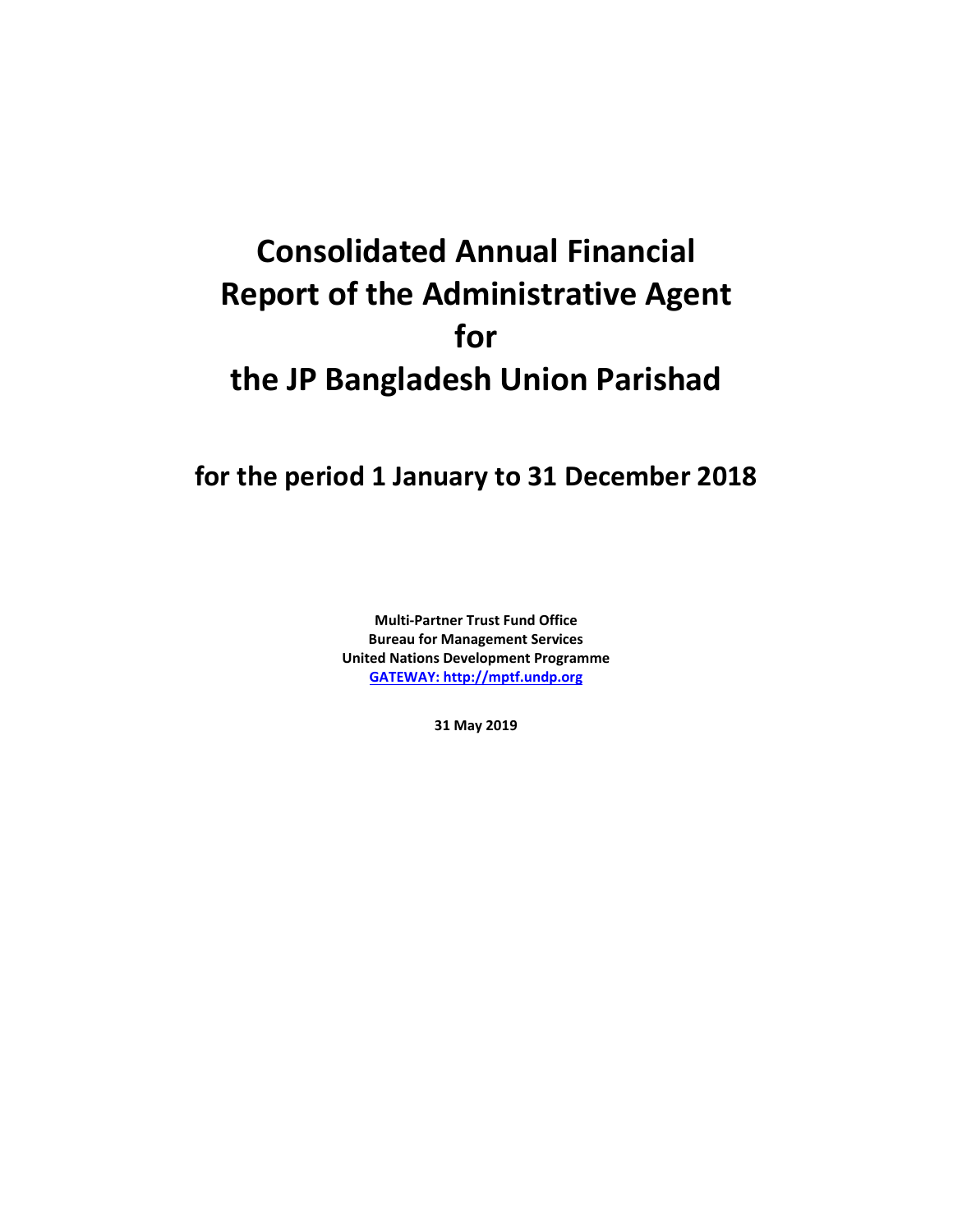## **PARTICIPATING ORGANIZATIONS CONTRIBUTORS**



**United Nations Capital Development** Fund



United Nations Development Programme